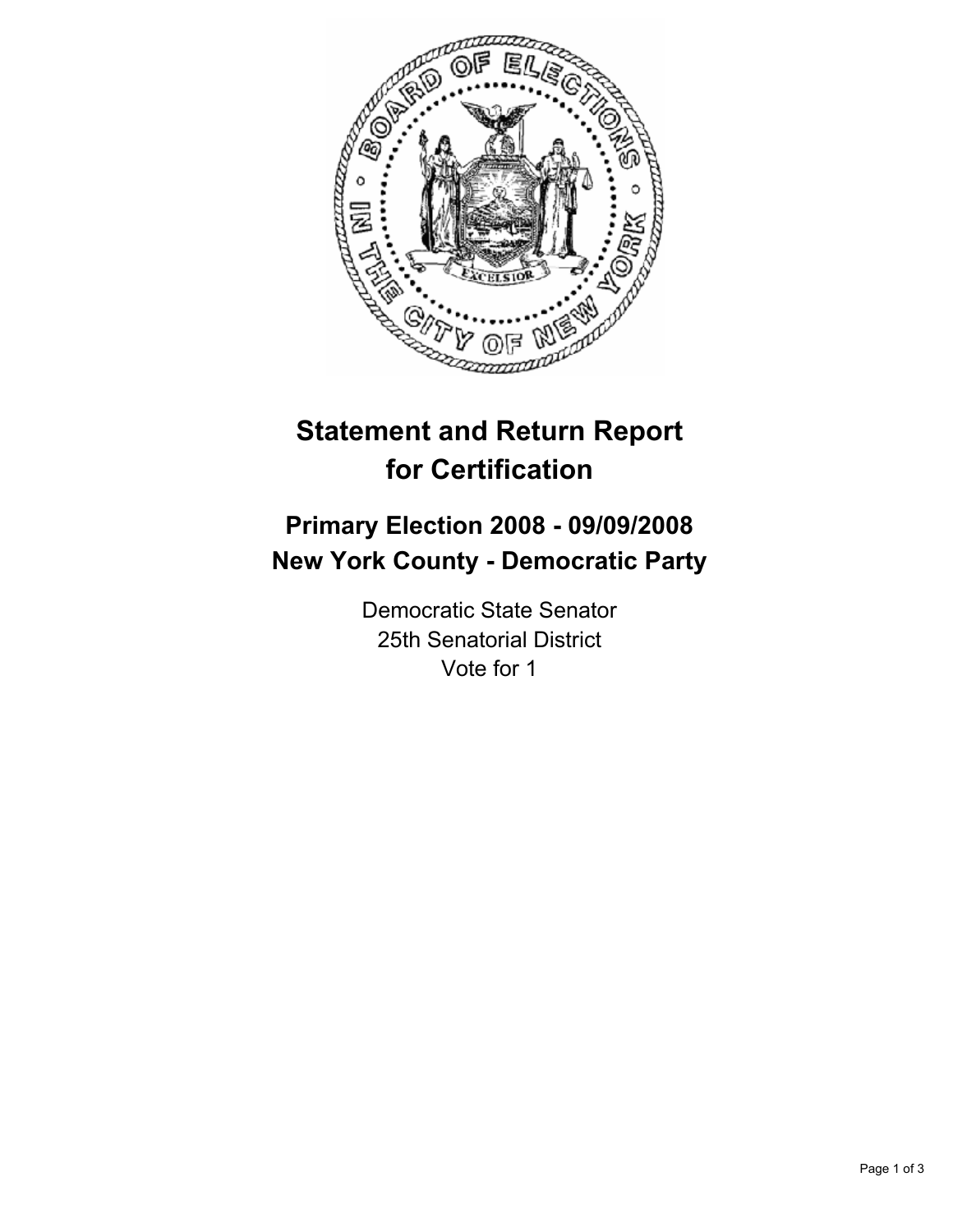

#### **Assembly District 64**

| <b>EMERGENCY</b>            | 119   |
|-----------------------------|-------|
| ABSENTEE/MILITARY           | 141   |
| AFFIDAVIT                   | 365   |
| <b>MARTIN CONNOR</b>        | 4,370 |
| DANIEL L SQUADRON           | 5,275 |
| MICHAEL HALPERIN (WRITE-IN) |       |
| MICHAEL WINFIELD (WRITE-IN) |       |
| <b>Total Votes</b>          | 9,647 |

### **Assembly District 66**

| <b>EMERGENCY</b>          | 12    |
|---------------------------|-------|
| ABSENTEE/MILITARY         | 74    |
| AFFIDAVIT                 | 93    |
| <b>MARTIN CONNOR</b>      | 469   |
| DANIEL L SQUADRON         | 1,306 |
| SHELDON SILVER (WRITE-IN) |       |
| <b>Total Votes</b>        | 1.776 |

#### **Assembly District 74**

| <b>Total Votes</b>   | 2,793 |
|----------------------|-------|
| DANIEL L SQUADRON    | 1,453 |
| <b>MARTIN CONNOR</b> | 1,340 |
| AFFIDAVIT            | 144   |
| ABSENTEE/MILITARY    | 27    |
| <b>EMERGENCY</b>     | 51    |